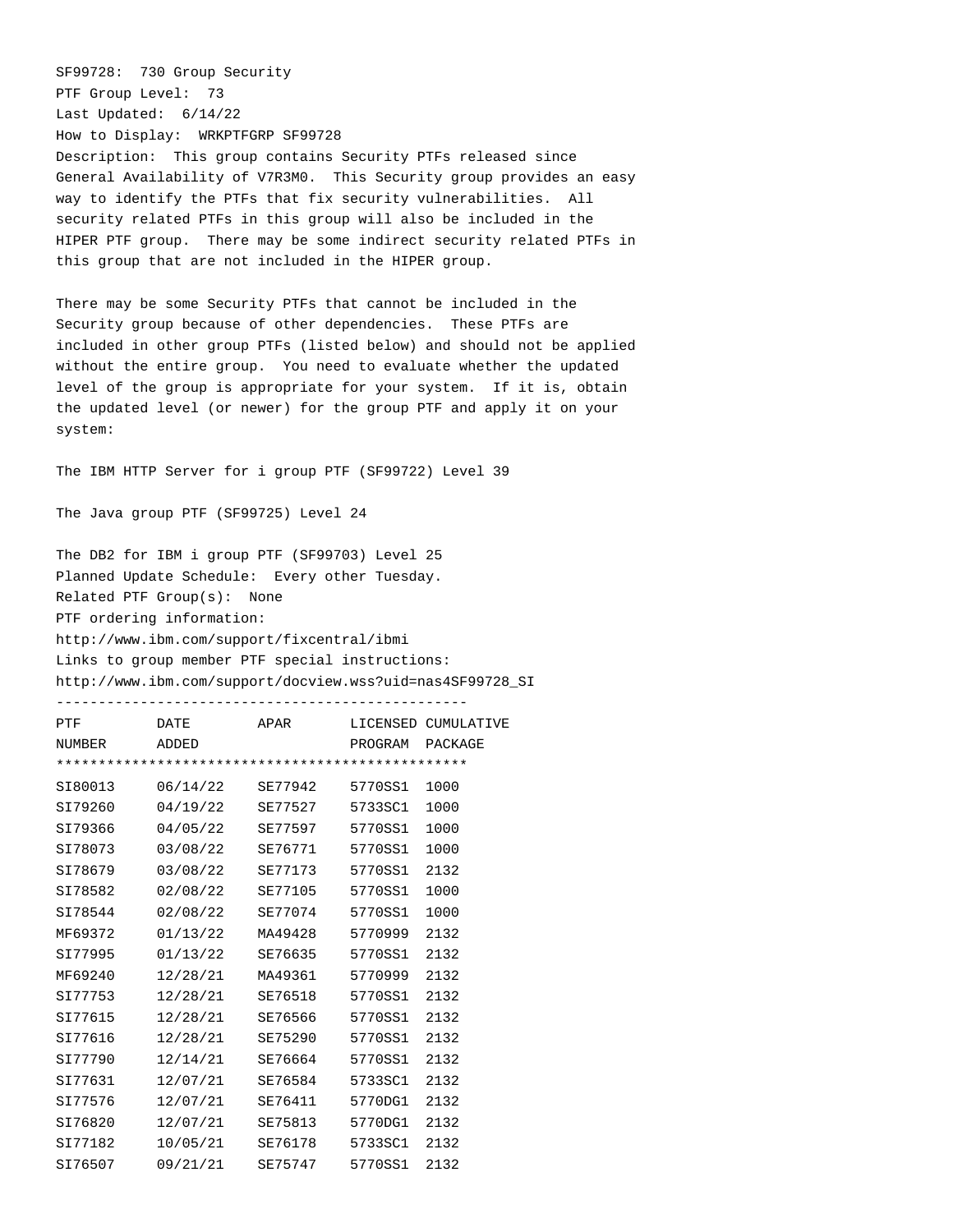| SI76269            | 06/29/21             | SE75618            | 5770SS1            | 1245         |
|--------------------|----------------------|--------------------|--------------------|--------------|
| SI76293            | 05/17/21             | SE75594            | 5770SS1            | 1245         |
| SI75995            | 04/20/21             | SE75380            | 5733SC1            | 1245         |
| SI76073            | 04/20/21             | SE75383            | 5770SS1            | 1245         |
| SI75859            | 04/20/21             | SE75179            | 5770TC1            | 1245         |
| SI75594            | 03/23/21             | SE75164            | 5733SC1            | 1245         |
| SI75443            | 02/23/21             | SE75142            | 5770SS1            | 1000         |
| SI75117            | 01/12/21             | SE74828            | 5733SC1            | 1098         |
| MF68095            | 12/01/20             | MA48752            | 5770999            | 1098         |
| MF68094            | 12/01/20             | MA48745            | 5770999            | 1098         |
| SI74696            | 11/17/20             | SE74646            | 5770SS1            | 1098         |
| SI74160            | 10/20/20             | SE74280            | 5770SS1            | 1098         |
| MF67827            | 10/06/20             | MA48619            | 5770999            | 1098         |
| SI74074            | 09/22/20             | SE74222            | 5770DG1            | 0310         |
| SI74087            | 09/22/20             | SE74229            | 5770DG1            | 0310         |
| SI73483            | 07/07/20             | SE73775            | 5770SS1            | 0310         |
| SI72840            | 06/23/20             | SE73302            | 5770DG1            | 0310         |
| SI73430            | 05/27/20             | SE73729            | 5733SC1            | 0310         |
| SI72576            | 05/27/20             | SE73081            | 5770SS1            | 0310         |
| SI72428            |                      |                    | 5770TC1            | 0128         |
|                    | 04/21/20             | SE73142            |                    |              |
| SI71746            | 12/31/19             | SE72465            | 5733SC1            | 0128<br>0128 |
| SI70970            | 11/05/19             | SE72061            | 5770DG1            |              |
| SI71052            | 11/05/19             | SE72112            | 5770DG1            | 0128         |
| SI70819            | 09/10/19             | SE71780            | 5733SC1            | 9311         |
| SI70733<br>SI69828 | 08/27/19             | SE71887            | 5770SS1<br>5770DG1 | 9311         |
| SI70629            | 08/13/19<br>08/13/19 | SE71173<br>SE71781 | 5770DG1            | 9311<br>9311 |
| SI69900            | 08/13/19             | SE71233            | 5770DG1            | 9311         |
| SI69885            | 06/18/19             | SE71220            | 5770SS1            | 9311         |
| SI70170            | 06/18/19             | SE69732            | 5770SS1            | 1000         |
| SI69119            |                      | SE70631            | 5770SS1            | 9311         |
| SI69592            | 04/30/19             |                    | 5770SS1            | 9311         |
|                    | 04/16/19             | SE70979<br>SE70804 |                    |              |
| SI69338            | 04/02/19             |                    | 57330PS            | 1000         |
| SI69146            | 04/02/19             | SE70659            | 57330PS            | 1000         |
| SI69336            | 04/02/19             | SE70551<br>SE70484 | 5733SC1<br>5770DG1 | 9311         |
| SI68962            | 04/02/19             |                    |                    | 9116         |
| SI68707            | 01/08/19             | SE70250            | 5770SS1            | 9116         |
| SI68858            | 01/08/19             | SE70262            | 5770SS1            | 9116         |
| SI68727            | 12/11/18             | SE70248            | 5733SC1            | 9116         |
| SI68466            | 11/13/18             | SE70070            | 5770SS1            | 9116         |
| MF64999            | 10/30/18             | MA46597            | 5770999            | 9116         |
| MF65389            | 10/16/18             | MA47305            | 5770999            | 9116         |
| SI68430            | 10/16/18             | SE70042            | 5770DG1            | 9116         |
| SI68407            | 10/16/18             | SE69927            | 5770SS1            | 9116         |
| MF65062            | 10/02/18             | MA47098            | 5770999            | 8242         |
| SI68164            | 09/18/18             | SE69823            | 57330PS            | 1000         |
| SI67937            | 09/18/18             | SE69669            | 57330PS            | 1000         |
| SI68287            | 09/18/18             | SE69920            | 57330PS            | 1000         |
| SI68326            | 09/18/18             | SE69936            | 5733SC1            | 9116         |
| MF65234            | 09/18/18             | MA47222            | 5770999            | 9116         |
| MF65291            | 09/18/18             | MA47252            | 5770999            | 9116         |
| MF65320            | 09/18/18             | MA47273            | 5770999            | 9116         |
| MF64591            | 09/18/18             | MA46869            | 5770999            | 9116         |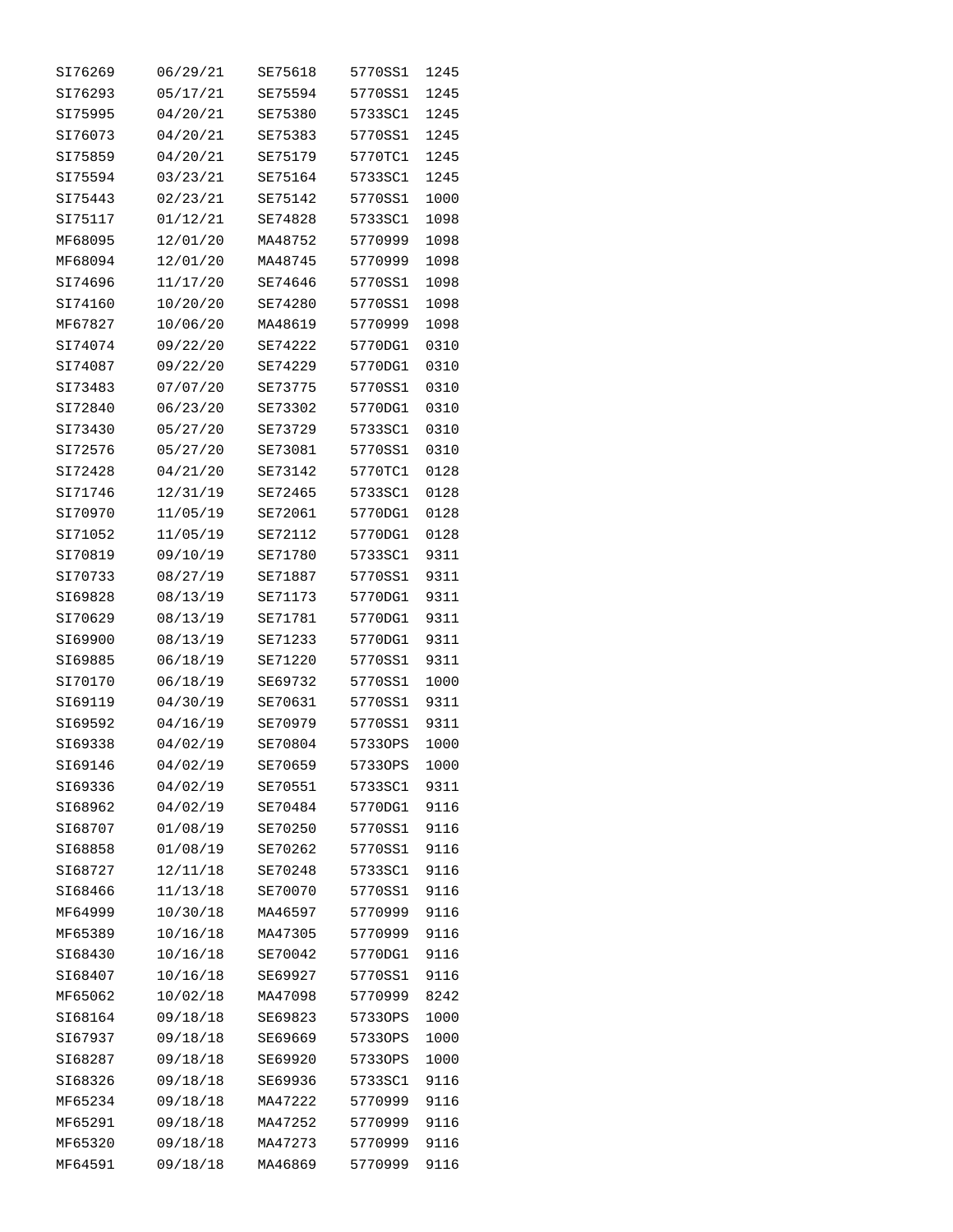| MF64931 | 09/18/18 | MA47052 | 5770999 | 9116 |
|---------|----------|---------|---------|------|
| MF64997 | 09/18/18 | MA47093 | 5770999 | 9116 |
| MF65000 | 09/18/18 | MA47096 | 5770999 | 9116 |
| MF65053 | 09/18/18 | MA47120 | 5770999 | 9116 |
| MF65171 | 09/18/18 | MA47193 | 5770999 | 9116 |
| MF65227 | 09/18/18 | MA47181 | 5770999 | 9116 |
| SI68124 | 09/18/18 | SE69795 | 5770DG1 | 9116 |
| SI67897 | 09/18/18 | SE69610 | 5770SS1 | 9116 |
| SI67600 | 09/18/18 | SE69357 | 5770SS1 | 9116 |
| SI68145 | 09/18/18 | SE69798 | 5770SS1 | 9116 |
| SI68292 | 09/18/18 | SE69925 | 5770SS1 | 9116 |
| SI68251 | 09/04/18 | SE69893 | 5733SC1 | 9116 |
| SI68189 | 09/04/18 | SE69814 | 5770TC1 | 9116 |
| SI68172 | 08/21/18 | SE69740 | 5770SS1 | 9116 |
| MF64986 | 05/29/18 | MA47088 | 5770999 | 8242 |
| MF64987 | 05/29/18 | MA47089 | 5770999 | 8242 |
| MF64995 | 05/29/18 | MA47090 | 5770999 | 8242 |
| MF65004 | 05/29/18 | MA47092 | 5770999 | 8242 |
| MF64984 | 05/29/18 | MA47087 | 5770999 | 8242 |
| SI67434 | 05/01/18 | SE69141 | 5733SC1 | 8242 |
| SI67239 | 04/17/18 | SE69050 | 5770SS1 | 8242 |
| SI67360 | 04/17/18 | SE68964 | 5770TC1 | 8242 |
| SI67330 | 04/03/18 | SE69114 | 5770SS1 | 8242 |
| MF64694 | 03/20/18 | MA46932 | 5770999 | 8242 |
| MF64597 | 03/20/18 | MA46878 | 5770999 | 8025 |
| SI67085 | 03/20/18 | SE68943 | 5770SS1 | 8242 |
| SI66812 | 03/20/18 | SE68754 | 5770SS1 | 8242 |
| MF64695 | 03/06/18 | MA46933 | 5770999 | 8242 |
| MF64600 | 02/20/18 | MA46879 | 5770999 | 8025 |
| MF64605 | 02/20/18 | MA46882 | 5770999 | 8025 |
| MF64610 | 02/20/18 | MA46884 | 5770999 | 8025 |
| MF64613 | 02/20/18 | MA46885 | 5770999 | 8025 |
| MF64568 | 02/06/18 | MA46864 | 5770999 | 8025 |
| SI66254 | 01/26/18 | SE68385 | 5733SC1 | 8025 |
| SI63656 | 01/26/18 | SE66494 | 5733SC1 | 7283 |
| SI63211 | 01/26/18 | SE66199 | 5733SC1 | 7061 |
| SI66510 | 01/26/18 | SE68580 | 5733SC1 | 8025 |
| MF64551 | 01/24/18 | MA46856 | 5770999 | 8025 |
| MF64534 | 01/24/18 | MA46852 | 5770999 | 8242 |
| SI66475 | 12/12/17 | SE68558 | 5770SS1 | 8025 |
| SI66059 | 10/31/17 | SE68260 | 5770SS1 | 8025 |
| SI65336 | 08/22/17 | SE67686 | 5770SS1 | 7283 |
| SI65096 | 06/13/17 | SE67483 | 5770SS1 | 7283 |
| SI64614 | 05/16/17 | SE67142 | 5770SS1 | 7283 |
| SI64751 | 05/16/17 | SE67216 | 5770SS1 | 7283 |
| SI63299 | 05/02/17 | SE66279 | 57330PS | 1000 |
| SI64350 | 04/04/17 | SE66976 | 5770SS1 | 7283 |
| SI63767 | 03/07/17 | SE66576 | 5770SS1 | 7283 |
| SI63169 | 12/13/16 | SE66159 | 5770DG1 | 7061 |
| SI62945 | 12/13/16 | SE66025 | 5770SS1 | 7061 |
| SI62622 | 11/29/16 | SE65848 | 5733SC1 | 7061 |
| MF62780 | 11/29/16 | MA45974 | 5770999 | 7061 |
| SI62412 | 11/29/16 | SE65684 | 5770UME | 7061 |